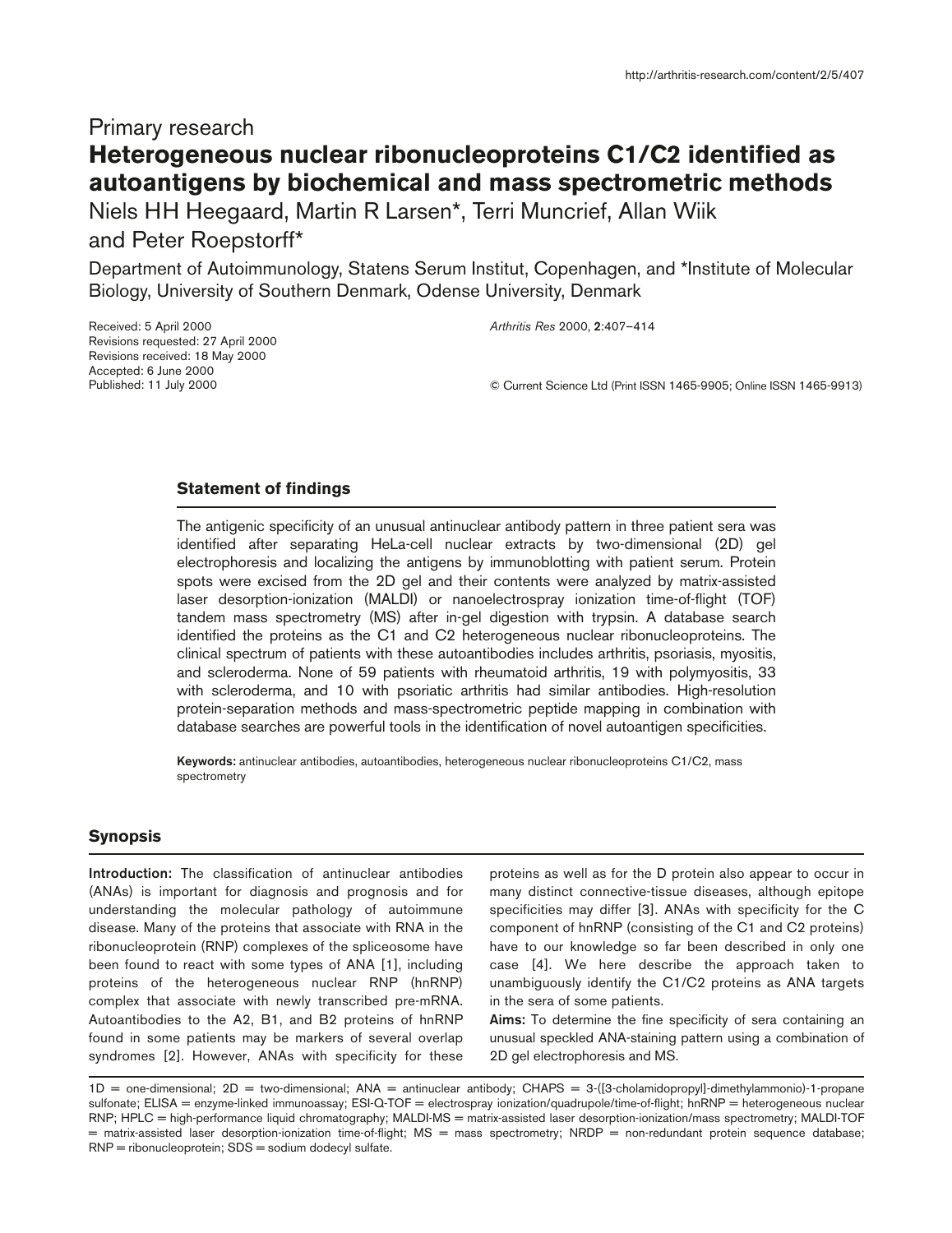**Methods:** Patient sera were screened for ANAs by indirect immunofluorescence microscopy on HEp-2 cells (cultured carcinoma cells). Sera with an unusual, very regular, speckled ANA pattern were tested for reactivity with components of nuclear extracts of HeLa cells that were separated by onedimensional (1D) or 2D gel electrophoresis or by reversed-phase high-performance liquid chromatography (HPLC). IgG reactivity was assessed by immunoblotting. Reactive protein spots from 2D separations were excised from the gels and subjected to ingel digestion with trypsin for subsequent peptide mapping, partial peptide sequencing, and protein identification by MS and tandem MS on a hybrid electrospray ionization/quadrupole/timeof-flight (ESI-Q-TOF) mass spectrometer [5–7].

**Results:** We observed a strong nuclear staining pattern (titer >1280) with the characteristic even-sized coarse speckles and no staining of nucleoli in sera from three patients. On immunoblots of nuclear extracts from HeLa cells, these sera stained two distinct bands, at *M*, 42000 and 41000. The reactivity strongly resembled that of the patient originally described by Stanek *et al* [4]. The antigens were enriched by fractionating the extract using reversed-phase HPLC on a C4 column, and the two reactive spots on 2D separations were excised for identification. The two components appeared to be of approximately the same isoelectric points, although their molecular masses differed by approximately 2000. Peptide-mass mapping was performed by matrix-assisted laser desorption-ionization time-of-flight (MALDI-TOF) MS on the tryptic peptide mixture generated by digestion of the two excised proteins. The database search suggested that the two proteins were C1/C2 hnRNPs (Swissprot accession number P07910). The identity of the proteins was further confirmed by tandem MS using an ESI-Q-TOF instrument. One peptide carrying two positive charges (m/z 580.32 Da), corresponding to a peptide mass of 1158.7 Da, was selected as a precursor ion and partially sequenced by collisional fragmentation. The fragmented peptide was found to represent the tryptic fragment VDSLLENLEK, ie amino acids 207–216 (C2 protein numbering). Four other peptides were partially sequenced and all of them matched the human C1/C2 hnRNP sequence. The theoretical masses of C1 and C2 are 32.0 and 33.3 kDa, respectively. The difference between the two sequences is a 13-amino-acid insert in C2 between positions 107 and 108 of C1. The presence of a specific tryptic fragment in the MALDI-TOF peptide-mass map from the higher-molecular-mass spot containing a 13-

# **Full article**

## **Introduction**

The determination of the molecular and submolecular specificity of ANAs is important for diagnosis and prognosis in clinical medicine and for understanding the molecular pathology of autoimmune disease. Different antigenic specificities of ANA are associated with different diseases and different patterns of disease manifestations. The

amino-acid insert that was not present in the lower-molecularmass spot, further demonstrated that the two components represented the two isoforms of the C class of hnRNPs.

The patient whose case prompted us to investigate the specificities of these antibodies was a 72-year-old man who had arthralgias and oligoarthritis but did not fulfill the criteria for rheumatoid arthritis and did not have dermatological complaints. The reactivity of various patient groups to the C1/C2 hnRNP autoantigens was subsequently tested by immunoblotting of HeLa-cell nuclear extracts. Of 59 patients with rheumatoid arthritis, 19 with polymyositis, 33 with scleroderma, and 10 with psoriatic arthritis, none had IgG antibodies reacting with the two bands. Of sera from 139 consecutive patients who had moderately to strongly positive speckled ANA patterns shown by indirect immunofluorescence on HEp-2 cells, only two reacted with the C1/C2 hnRNP bands in immunoblotting. One of these was from a young woman (22 years old) whose complaints of muscle tenderness were not explained by objective findings or abnormal laboratory test results. The third patient that we identified through ANA screening followed by immunoblotting was a 54-year-old male who was being treated with methotrexate for long-standing polymyositis in addition to psoriasis and possible osteoporosis. **Discussion:** The results confirm the existence of anti-C1/C2 antibodies in some patients with speckled ANAs. The antigens were identified through the use of biochemical methods using high-resolution separation techniques combined with massspectrometry peptide mapping and database searches. As a general approach, this is a powerful way to identify new antigens using small amounts of material without the need for conventional protein sequencing. The approach does require, however, that the proteins can be found in databases, that they are not extensively post-translationally modified, that they can be digested enzymatically, and that they can be isolated in appropriately pure form by the separation technique used.

It is not known at present if the C1/C2 antibodies may have pathogenic relevance and/or relate to specific diagnoses or subsets within the group of connective-tissue diseases. It does appear that the reactivity is quite rare among ANA-positive patients, and therefore many patients will have to be examined to determine these issues. The fact that the antibodies to the C1/C2 hnRNPs are revealed by indirect immunofluorescence would indicate that the epitopes are accessible in intact, fixed HEp-2 cells and thus probably reside outside the nucleic-acidbinding domains that would be expected to be covered by RNA.

various protein antigens associated with ANAs characteristically represent molecules that bind nucleic acids. Thus, many of the proteins that associate with RNA in the RNP complexes of the spliceosome have been found to react with some types of ANA [1]. Also, the hnRNP complex that associates with newly transcribed pre-mRNA contains proteins that have been shown to be targets of ANAs in some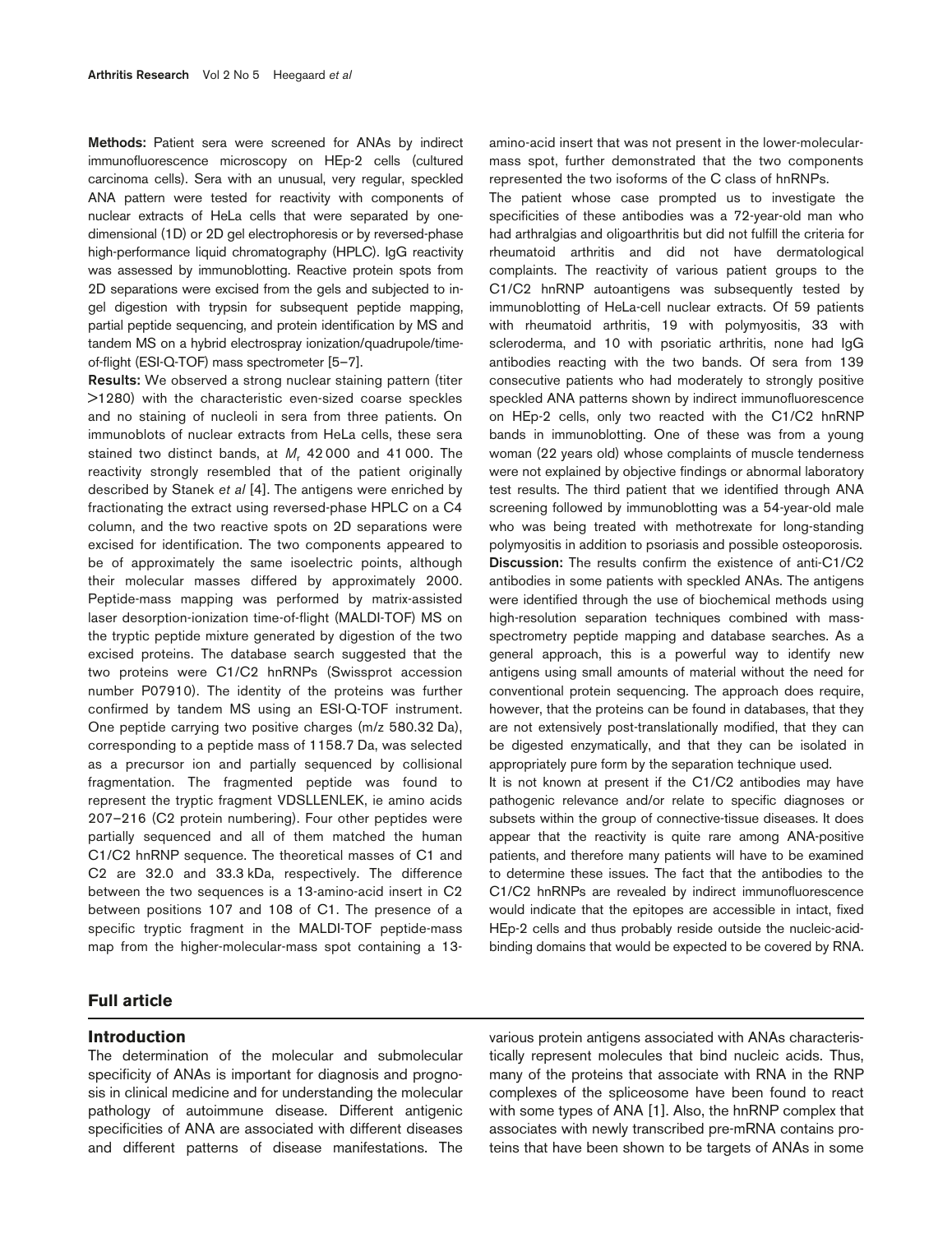rheumatic diseases. The protein components of hnRNP are the most abundant nonhistone proteins of the cell nucleus and are classified roughly on the basis of their molecular masses into at least 21 protein groups (A through U). Autoantibodies to the A2, B1, and B2 proteins of hnRNP found in some patients may be markers of several overlap syndromes [2]. However, ANAs with specificity for these proteins as well as for the D protein and the I protein also appear to occur in many distinct connective-tissue diseases, although epitope specificities may differ [3,8]. Despite the discovery of the A, B, and R hnRNP ANA specificities in patients [2,9,10], antibodies against the C component of hnRNP (consisting of the C1 and C2 proteins) have to our knowledge so far been described in only one case [4]. The identification in this study was based on the colocalization of patient immunoreactivity on immunoblots of nuclear extracts with the band developed with a monoclonal anti-C1/C2 antibody. In the present study, we identify the C1/C2 specificity of circulating ANAs in three patients by high-resolution separation techniques (2D gel electrophoresis) combined with the assignment of protein identities by mass-spectrometric (MS and tandem MS) peptide mapping. This protein was also found to be the target of the ANA found in the patient described earlier [4].

# **Materials and methods**

## **Reagents**

Trifluoroacetic acid was from Fluka (Buchs, Switzerland), HPLC-grade water and acetonitrile from Merck (Darmstadt, Germany), sequencing-grade trypsin from Promega (Madison, WI, USA). The bicinchonic acid assay for protein was from Pierce (Rockford, IL, USA). All other chemicals were of analytical grade from Sigma Chemical Co (St Louis, MO, USA).

## **Cells and antibodies**

HeLa-cell nuclei were obtained from 4C (Mons, Belgium). Cultured carcinoma (HEp-2)-cell slides were from Immunoconcepts, Inc (Sacramento, CA, USA). Fluorescein- and alkaline-phosphatase-labeled rabbit anti-human IgG antibodies (F0202 and D0336, respectively) were from Dako (Glostrup, Denmark). A patient serum sample previously described as containing antibodies reacting with C1/C2 hnRNP [4] was generously provided by Dr J Vencovský, Prague.

#### **Indirect immunofluorescence**

Patient sera were screened for ANAs by indirect immunofluorescence microscopy on slides of acetone-fixed HEp-2 cells using a cutoff dilution of 1:160 for the patient sera.

## **Preparation of HeLa-cell nuclear extracts**

To establish the best conditions for extracting the antigens, the nuclear material was subjected to five different procedures: high-salt extraction using either 0.5 M NaCl or 6 M guanidinium hydrochloride in 125 mM Tris/HCl, pH 6.8 (sonicated for  $3 \times 5$  s at 20 000 Hz on ice); detergent extraction in 125 mM Tris/HCl, pH 6.8, with 5% β-octyl glucoside or with 2.5% Triton X-100, using sonication as above; or extraction with 2.5% SDS for 10 min on ice after mixing. All samples were subsequently centrifuged at 16 000 × *g* for 5 min and the supernatants were then analyzed by gel electrophoresis and immunoblotting (high-salt samples after being diluted 10 times in water). Extracts were either stored at –80°C or processed immediately for 1D or 2D gel electrophoresis or for reversed-phase HPLC.

#### **Reversed-phase HPLC**

HeLa-cell nuclear extracts were separated by reversedphase HPLC on an analytical C4 column (4.6 × 250 mm, 300 Å, 5 µm particle size) from Vydac (Hesperia, CA, USA) using an Äkta chromatography system (Pharmacia, Lund, Sweden). The column was eluted with a 50-min gradient of 0–70% acetonitrile in 0.1% aqueous trifluoroacetic acid at 1 ml/min with monitoring at 210 and 280 nm. Fractions of 1 ml were collected. Prior to testing for reactivity with patient sera, the collected fractions were dried down in a Savant SpeedVac (Farmingdale, NY, USA) and resolubilized in 100  $\mu$ l water. Dots of 2  $\mu$ l of these fractions were subsequently placed on nitrocellulose, dried, and developed with patient sera as detailed below.

## **One- and 2D gel electrophoresis and immunoblotting**

SDS–PAGE was performed in 10% precast gels from Novex (San Diego, CA, USA). Samples were solubilized at a protein concentration of 1–2 mg/ml by boiling 20-µl aliquots for 3 min in the presence of 2.5% (w/v) SDS and 25 mM dithiothreitol in 10 mM Tris/HCl, pH 8, 10% (v/v) glycerol. The sample buffer also contained 50 µg/ml Pyronin G as a marker. The electrophoresis running buffer was 25 mM Tris, 192 mM glycine, 0.1% SDS, pH 8.3 (Novex), and separation took place at 120 V for 1–2 h until the marker reached 1 cm from the bottom edge of the gel.

Two-dimensional electrophoresis was used to analyze crude HeLa-cell nuclear extracts and HPLC-purified subfractions of the extracts. Prior to isoelectric focusing, samples were solubilized at a protein concentration of approximately 1 mg/ml in 1.5% (v/v) Ampholine 3.5–9.5 (Pharmacia), 0.75% (w/v) SDS, 12 mM dithiothreitol, 2 M urea, 1% CHAPS (3-[{3-cholamidopropyl}-dimethylammonio]-1-propane sulfonate), and an aliquot of bromphenol blue. Isoelectric focusing of 17-ml samples took place in 1-mm  $\times$  130-mm tube gels (4% acrylamide  $[C = 2.7\%]$ containing 9 M urea, 1% [w/v] CHAPS, and 0.5% [v/v] Nonidet P40). The first-dimension isoelectric focusing was performed at 400 V for 17–18 h and then at 800 V for 1 h. After the isoelectric focusing, the tube gels were extruded and placed on top of a large  $(13 \times 13 \text{ cm})$  11% polyacrylamide gel (C = 2.7%) prepared in a Protean Cell (BioRad, Hercules, CA, USA). After equilibration for about 1 min in the presence of 500 µl transfer buffer (6.25 mM Tris/HCl,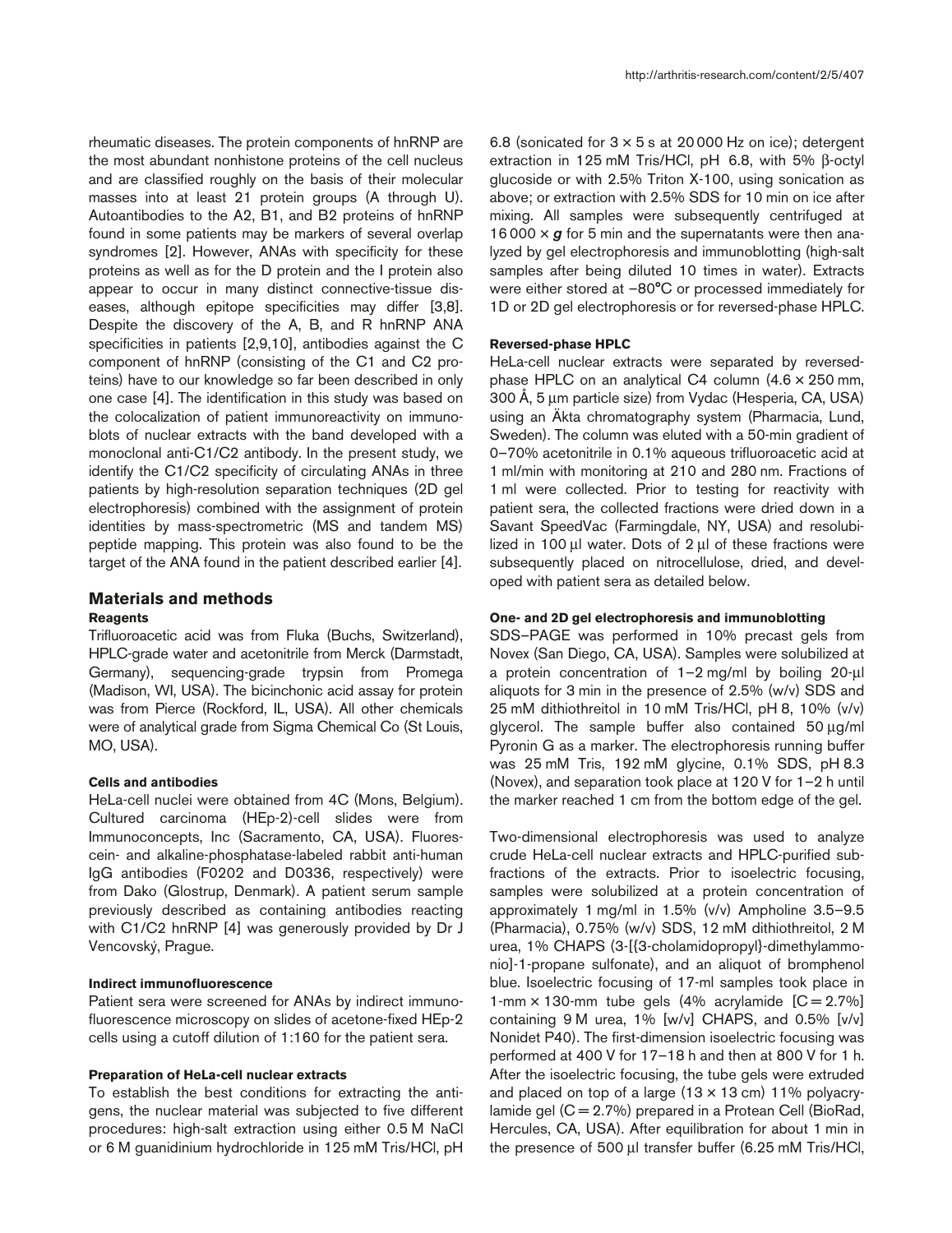pH 6.8, 10% [v/v] glycerol, 2% [w/v] SDS, 200 mM dithiothreitol, and an aliquot of bromophenol blue), the second-dimension SDS–PAGE took place at a constant 15 W/gel for 4–5 h. One- and 2D gels were either silverstained using a modified protocol of Heukeshoven and Dernick [11], in which glutaraldehyde had been left out, or they were electroblotted for 1 h at 1 mA/cm2 onto nitrocellulose of pore size 0.2 µm in a semidry electroblotting cell, according to standard procedures. Blots were blocked with non-ionic detergent (2% Tween 20) for 5 min and developed with patient sera (diluted 1:100 unless otherwise noted) and alkaline-phosphatase-labeled anti-human IgG antibodies at 1:2000 using Nitroblue tetrazolium/5 bromo-4-chloro-3-indolyl phosphate for the color reaction as described elsewhere [12].

## **In-gel digestion of proteins separated by gel electrophoresis**

In-gel digestion was performed as described previously [6]. The excised gel plugs were washed in 50 mM  $NH<sub>4</sub>HCO<sub>3</sub>/acetonitrile (60/40)$  and dried by vacuum centrifugation. The trypsin (sequencing grade), dissolved in 50 mM  $NH_4HCO_3$  at 12 ng/µl, was added to the dry gel pieces and incubated on ice for 1 h for reswelling. The supernatant was removed, 60 µl digestion buffer was added, and the digestion was continued at 37°C for 4–18 h. The peptide mixture was analyzed directly by MALDI-MS without extraction by depositing a 0.8-µl 1:1 mixture of analyte solution in 2% trifluoroacetic acid and matrix solution  $(15-20 \text{ g/l} \ \alpha\text{-cyano-4-hydroxycinnamic})$ acid in 70% acetonitrile) directly on the MALDI target.

In other cases, the samples were desalted and concentrated as described elsewhere [13], and for analysis by MALDI-MS, the peptides were eluted with 0.5 µl matrix solution (15–20 g/l of α-cyano-4-hydroxycinnamic acid in 70% acetonitrile) and deposited directly on the MALDI target. For tandem MS, the peptides on the column were eluted with  $1.5 \mu$  50% methanol/49% H<sub>2</sub>O/1% formic acid directly into the nanoelectrospray needle.

## **Peptide-mass mapping by MALDI-MS**

A Bruker REFLEX model MALDI-TOF mass spectrometer (Bruker-Franzen Analytik GmbH, Bremen, Germany) equipped with the Scout source and variable detector bias gating was used in positive-ion reflector mode for mass analysis of peptide mixtures (peptide-mass mapping). The ion acceleration voltage was 20 kV.

#### **ESI-Q-TOF MS**

Tandem MS of peptides generated by in-gel digestion was performed on a nano-ESI-Q-TOF mass spectrometer (Micromass, Manchester, UK). Ions were produced in an atmospheric pressure ionization (API)/ESI ion source at 40°C. The flow rate of the drying gas was 50 l/h. A potential of 1 kV was applied to the precoated borosilicate nanoelectrospray needles (Protana A/S, Odense, Denmark), and a stable flow rate (10–30 nl/min) was produced with a nitrogen back-pressure of 0–5 psi (0–34.5 kPa). The cone voltage was 50 V. A quadrupole analyzer was used to select the precursor ion for fragmentation in the hexapole collision cell. The collision gas was argon at a pressure of  $6 \times 10^{-5}$  mbar  $(6 \times 10^{-3}$  Pa) and the collision voltage was 20–25 V. Product ions were analyzed using an orthogonal TOF analyzer. Data were processed with a Mass Lynx Windows NT-based program.

#### **Protein identification**

Protein identification by peptide-mass fingerprinting was performed by searching the peptide masses in a comprehensive non-redundant protein sequence database (NRDB; European Bioinformatics Institute, Hinxton, UK) containing approximately 420 000 protein sequences, using the database search program PepSea (Protana, Odense, Denmark). The peptide-mass maps and the protein identifications were evaluated as described in [6]. The partial amino acid sequences of the peptides generated by tandem MS together with the associated masses were used to construct the peptide sequence tags [7] that were used to identify the proteins in the NRDB.

### **Results**

#### **Indirect immunofluorescence on HEp-2 cells**

The starting point for the investigation into the specificity of the antibodies in the present study was the observation of an unusual staining pattern in a patient serum being tested for IgG reactivity on HEp-2 cells. A strong nuclear staining pattern (titer >1280) with very even-sized, coarse speckles and no staining of nucleoli was observed (Fig. 1). This staining pattern did not resemble the well-known variably sized spliceosomal speckled pattern seen with antibodies to Sm/U<sub>1</sub>RNP or the fine speckled pattern characteristic of SSA/SSB-antibody-positive sera. In accordance with this, the patient had none of these antibody specificities when tested by specific assays (data not shown).

### **Determination of antigen molecular mass in HeLa-cell nuclear extracts**

The IgG reactivity of the serum shown in Fig. 1 was tested on an SDS–PAGE-separated nuclear extract from HeLa cells as shown in Fig. 2. A double band in the *M*<sup>r</sup> 40 000–42 000 range and a high-molecular-mass band (around 200 000) were observed as the sole reactivities of this particular patient (Fig. 2, lane 2). Sera from two other patients, with a similar atypical ANA-staining pattern, also stained components of this doublet in immunoblotting (Fig. 2, lanes 3 and 4). The reactivity strongly resembled that of the patient originally described by Stanek *et al* [4] (Fig. 2, lane 5). The two different, more weakly reacting, sera appear to react preferentially with either the lower (lane 3) or the higher (lane 4) band, respectively. There was no reactivity with a normal serum (lane 1, Fig. 2). The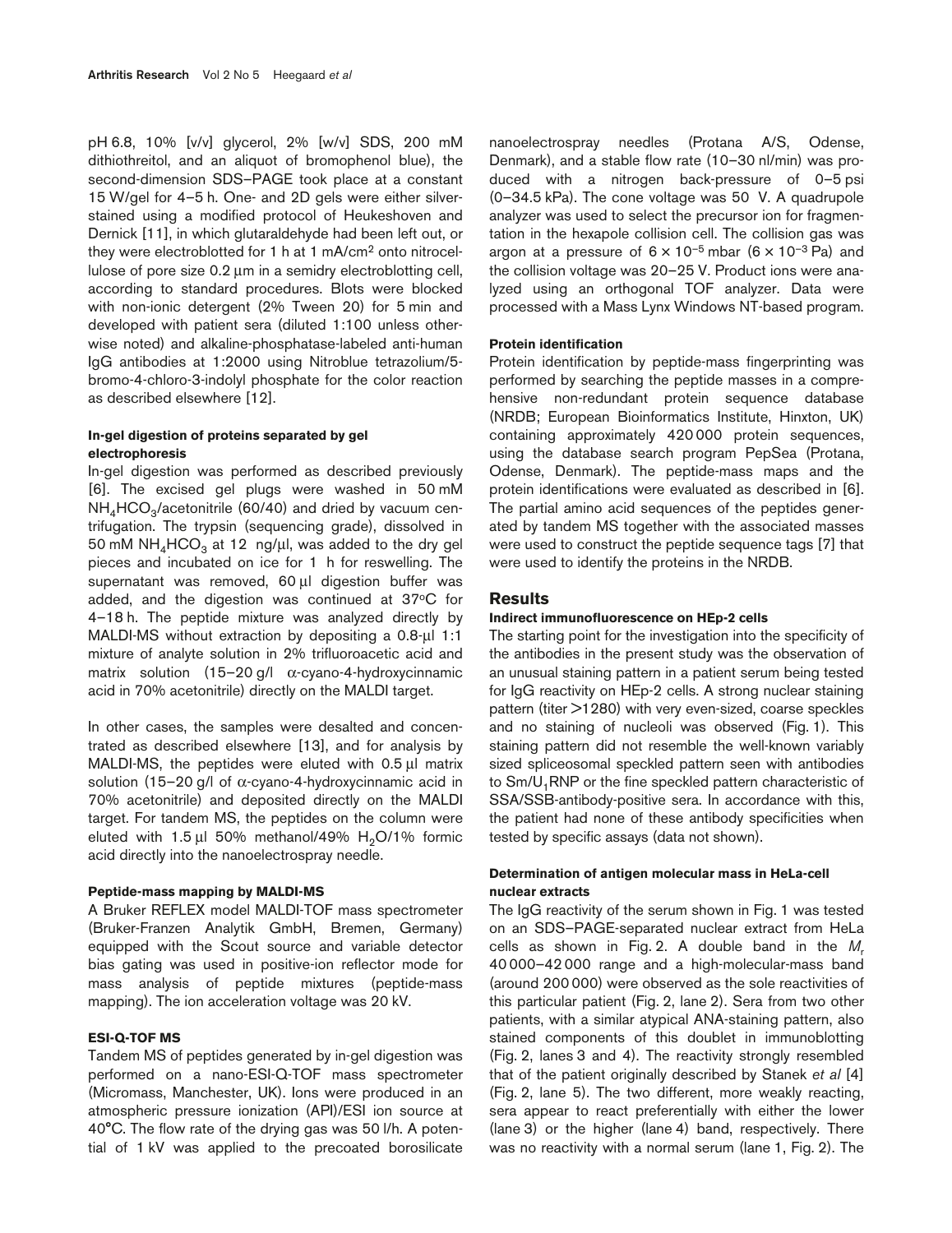http://arthritis-research.com/content/2/5/407

#### **Figure 1**



Indirect immunofluorescence pattern of anti-C1/C2-positive patient serum on HEp-2 cells. Cells were incubated with diluted patient serum (1:160), and bound IgG was detected by fluorescence microscopy after incubation with fluoresceinylated rabbit anti-human IgG. Strongly positive, very regular, coarse nuclear staining that spares nucleoli is observed. Original magnification is 200×. Scale bar is 10 µm.

antigens were present both in high-salt, SDS, and nonionic detergent extracts of nuclei but appeared to be extracted to the highest degree in the β-octyl glucoside extracts (data not shown).

#### **Enrichment of antigen preparation**

After verification by immunoblotting that antibody reactivity was present in crude HeLa-cell nuclear extracts obtained by treatment with β-octyl glucoside (Fig. 2), the antigen was enriched by fractionating the extract by reversedphase HPLC on a C4 column. Two of the collected fractions contained material with a molecular mass around 40 000 that was reactive with the patient antibody as judged by SDS–PAGE immunoblotting (data not shown).

#### **Micropreparative separation of antigens**

The contents of the crude nuclear extract obtained after β-octyl glucoside treatment were separated by 2D gel electrophoresis into several hundred components (Fig. 3a). However, the patient antibodies only reacted with two components in the mixture on immunoblots of the 2D separation (Fig. 3b). The two components appeared to be of approximately the same isoelectric points, but they differed in molecular mass by approximately 2000. The purified fractions from the C4 reversed-phase HPLC separation gave a less complicated 2D separation pattern (Fig. 3c), in which the two reactive spots (encircled) could be clearly identified and were positive on immunoblotting with patient serum (Fig. 3d). These two spots were excised for individual characterization.

**Figure 2**



Immunoblotting using different patient sera (2–5) and a normal control serum (1) diluted 1:100 on blots of HeLa-cell nuclear extracts separated on SDS–PAGE. The serum examined in lane 2 is identical to the one shown in Fig. 1, and the serum in lane 5 is a sample from the original patient described by Stanek *et al* [4]. Developed with anti- $IqG$  antibodies. Molecular masses  $(x10^{-3})$  of standard proteins are indicated on the left.

#### **Protein identification**

MALDI-TOF peptide-mass mapping was performed on the tryptic peptide mixture generated by in-gel digestion of the two components after excision from 2D gels in two independent experiments. The database search compared the detected peptide masses with the theoretical tryptic peptide masses of the protein sequences present in the database. This approach in both sets of experiments suggested that the two proteins were hnRNPs C1/C2 (Swissprot accession number P07910), a conclusion suggested by the matching of 8 of 27 peptide masses entered (data not shown). The low number of matched peptides relative to the number of peptides included in the search, together with the small difference in the number of matching peptides to the next hit in the database (three peptides), make this identification only tentative. Therefore, the identity of the proteins was further confirmed by tandem MS using an ESI-Q-TOF instrument. One peptide carrying two positive charges (m/z 580.32 Da) corresponding to a peptide mass of 1158.7 Da was selected as a precursor ion and fragmented in the collision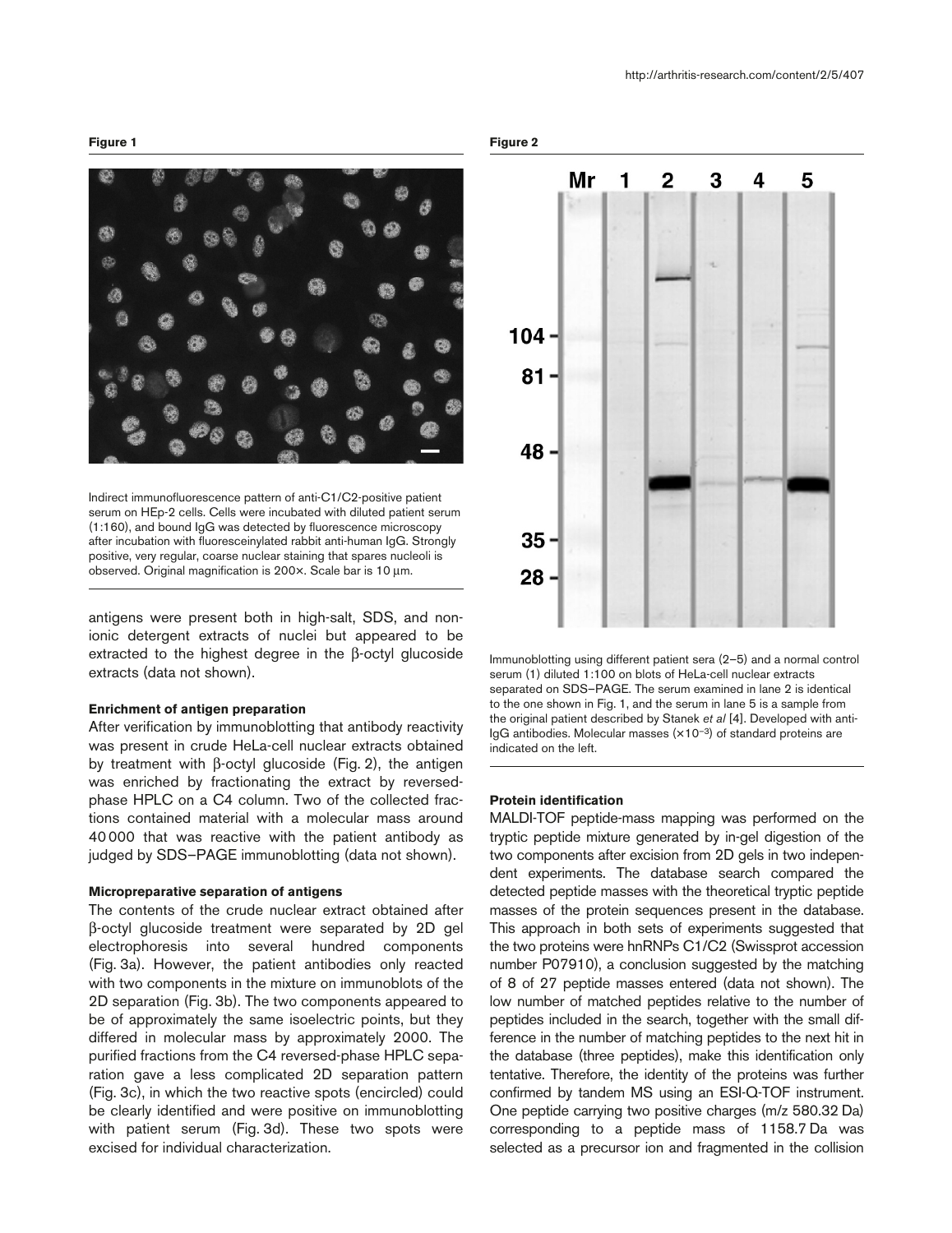



Isolation of antibody-reactive proteins by 2D gel electrophoresis and immunoblotting. **(a)** Two-dimensional gel electrophoresis of HeLa-cell nuclear extract. Molecular-weight marker positions are indicated on the left. Isoelectric focusing was in the horizontal dimension with the anode on the left. The gel is silver-stained. **(b)** Immunoblot from a separation similar to the one shown in **(a)**, developed with the patient serum diluted 1:200. **(c)** Two-dimensional electrophoresis of a fraction of the nuclear extract purified by reversed-phase HPLC. **(d)** The immunoblot of the separation in **(c)**, developed with a 1:200 dilution of patient serum. The two prominent spots marked with a circle in **(c)** were cut out separately and analyzed by MS after in-gel trypsin digestion.

cell. The fragment ion spectrum is illustrated in Fig. 4a. A peptide sequence tag [7] consisting of a partial sequence and its associated masses was constructed –  $(632.36)$ LLSD $(1060.70)$  – and was used to search the NRDB. The database search subsequently unambiguously identified the protein as human C1/C2 hnRNP (data not shown). The fragmented peptide was found to represent the tryptic fragment VDSLLENLEK, ie amino acids 207–216 (C2 protein numbering). Four other peptides were partially sequenced, and all were found to match the human C1/C2 hnRNP sequence (data not shown). Several of the peptide masses that were not matched to the sequence could be matched to peptides derived from keratin and from autoproteolysis of trypsin (data not shown).

The theoretical masses of C1 and C2 are 32.0 and 33.3 kDa, respectively. The difference between the two sequences is a 13-amino-acid insert in C2 between positions 107 and 108 of C1. The presence of a specific tryptic fragment in the MALDI-TOF peptide-mass map from the upper spot but not from the lower spot containing a 13 amino-acid insert in the protein sequence (SAAEMYGSVT-EHPSPSPLLSSSFDLDYDFQR) clearly demonstrates that the two components in the gel represent the two isoforms of the C-class of hnRNPS (Fig. 4b). The peptide-mass map of C1 contains a peptide signal at m/z 2101.9 Da, corresponding to the tryptic peptide without the 13-amino-acid insert – SAAEMYGSSFDLDYDFQR.

#### **Patients and clinical data**

The patient whose case prompted us to investigate the specificities of these antibodies was a 72-year-old man with a speckled ANA titer of >1280, who had arthralgias and oligoarthritis but did not fulfill the criteria for rheumatoid arthritis and did not have dermatological complaints. The reactivity of sera from various patient groups towards the C1/C2 hnRNP autoantigens was subsequently tested by immunoblotting of HeLa-cell nuclear extracts. None of 59 patients with rheumatoid arthritis, 19 with polymyositis, 33 with scleroderma, and 10 with psoriatic arthritis had IgG antibodies reacting with the two bands. Among 139 consecutive patients who had moderately to strongly positive speckled ANA patterns by indirect immunofluorescence on HEp-2 cells, only two additional patients had sera that reacted with the C1/C2 hnRNP bands in immunoblotting (Fig. 2, lanes 3 and 4). The serum of one of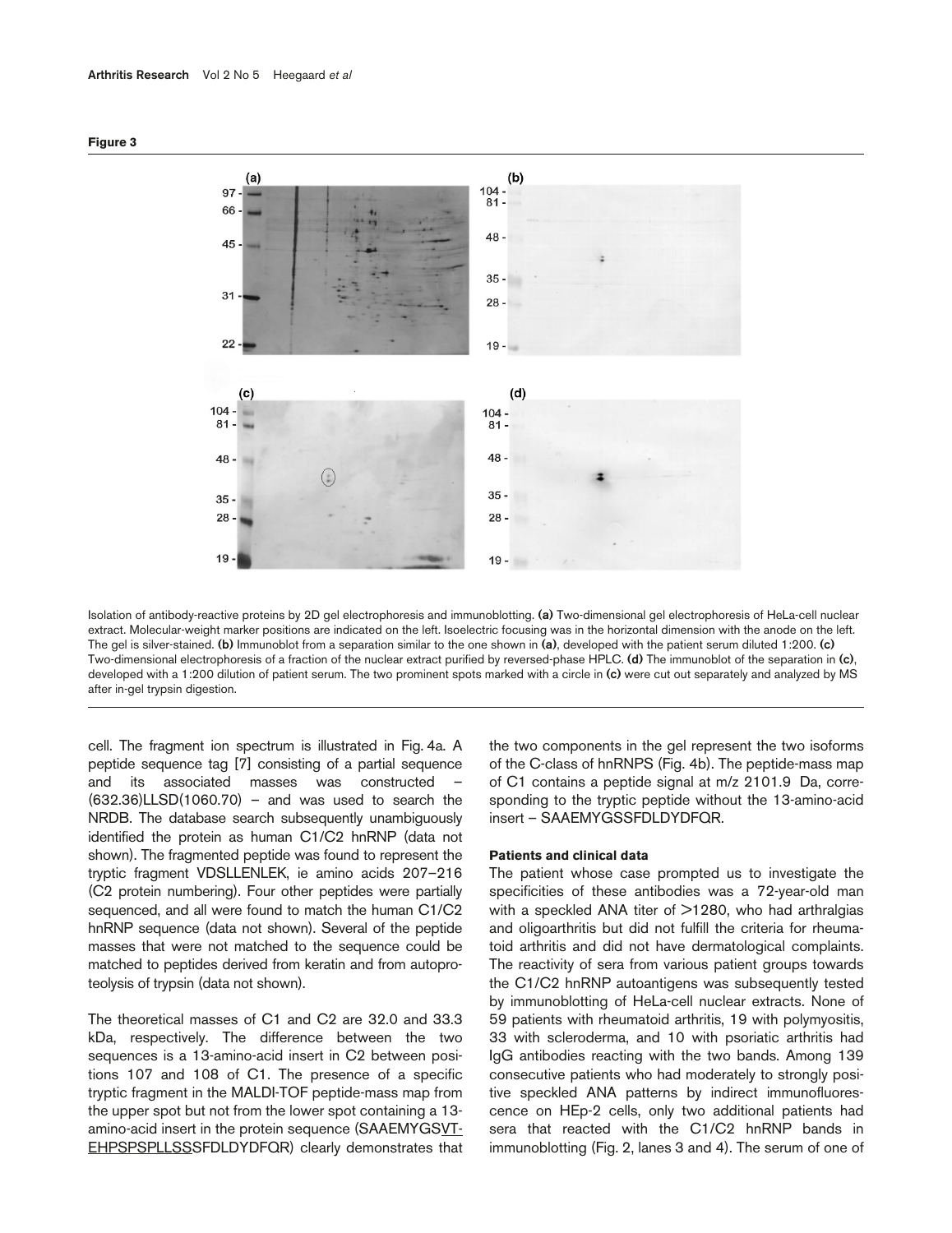

Identification of C1/C2 hnRNPs by MS and by tandem MS sequencing. **(a)** Collision-induced dissociation spectrum of a doubly charged ion at m/z 580.32 Da corresponding to the sequence 207–216 (VDSLLENLEK) of the C2 hnRNP. The Y ion signal series is shown together with the deduced sequence giving the peptide sequence tag (632.36)LLSD(1060.70). **(b)** Two sections of the MALDI-MS peptide-mass maps showing the difference between the upper (C2) hnRNP and the lower (C1) hnRNP spots excised from 2D gels (cf Fig. 3c). The signal at m/z 3433.6 Da detected in the trypsindigested material from the upper spot could be identified as the tryptic peptide that includes the 13-amino-acid insert in C2 hnRNP (illustrated in the figure). Only the corresponding peptide without the insert could be detected (at m/z 2101.9 Da) in the peptide-mass map from the lower spot. Signals derived by autoproteolysis of trypsin are marked with stars.

these patients reacted preferentially with the C1 hnRNP, and that of the other reacted with the C2 hnRNP and thus may be specific for the C2 insert. One patient was a young woman (22 years old) with complaints of muscle tenderness but without objective findings or other abnormal laboratory test findings, whose sera showed speckled ANAs, with a titer of  $>1280$ . A third patient whose case we identified through ANA screening followed by immunoblotting was a 54-year-old man, whose sera also showed speckled ANAs, with a titer of  $>1280$ . This man was receiving methotrexate and had long-standing polymyositis in addition to psoriasis and possible osteoporosis.

## **Discussion**

Although the prototype serum found in our study strongly matched the reactivity of the serum from the report by Stanek *et al* [4] with respect to the singular staining pattern shown in Fig. 1, it probably would not be recognized as such in routine diagnostic laboratory tests.

The present study confirms the existence of anti-C1/C2 antibodies in some patients with speckled ANAs. The antigens were identified through the use of biochemical methods using high-resolution separation techniques combined with mass-spectrometry peptide mapping and database searches. As a general approach, this is a powerful way to identify new antigens using small amounts of material without the need for conventional protein sequencing and consequently with no problems related to blocked N-termini. The approach does require, however, that the proteins can be found in databases, that they are not extensively post-translationally modified, that they can be digested enzymatically, and that they can be isolated in appropriately pure form by the separation technique used.

The C1 and C2 proteins are identical except for an insert of 13 amino acids after serine 107 in the 303-amino-acidcontaining C2 protein [14,15]. The presence of this insert accounts for the separation of the C1 and C2 proteins by SDS–PAGE. Like other hnRNPs, they contain consensus sequence RNA-binding domains and nuclear localization signals [15]. The C1/C2 proteins form anisotropic  $([C1]_{3}[C2]_{1})$  tetramers that bind strongly but apparently nonspecifically to RNA and probably form a basic structural unit in pre-mRNA-processing and RNA-packaging complexes [14,16–18]. Together with the A and B groups of hnRNPs, they constitute the core proteins of the 40S hnRNP particles [19]. C1 and C2 are phosphorylated, contain unusually acidic C-terminal domains, and, accordingly, are the most acidic of the hnRNPs.

It is not known at present if the C1/C2 antibodies are pathogenically relevant and/or relate to specific diagnoses or subsets within the group of connective-tissue diseases. Although ELISA with native antigen may increase the number of positive findings, reactivity does seem to be quite rare among ANA-positive patients. Therefore, clarification of these issues would require the study of many patients.

Autoantibodies to many of the core proteins of the hnRNP complex have now been described, including the  $A_1$ ,  $A_2/RA$ 33,  $A_3$ ,  $B_1$ , and  $B_2$  proteins as well as D/AUF-1 and, recently, also the hnRNP R protein [2,3,9,10]. These proteins are primarily involved in packaging and processing of pre-mRNA and in the regulation of alternative splicing.